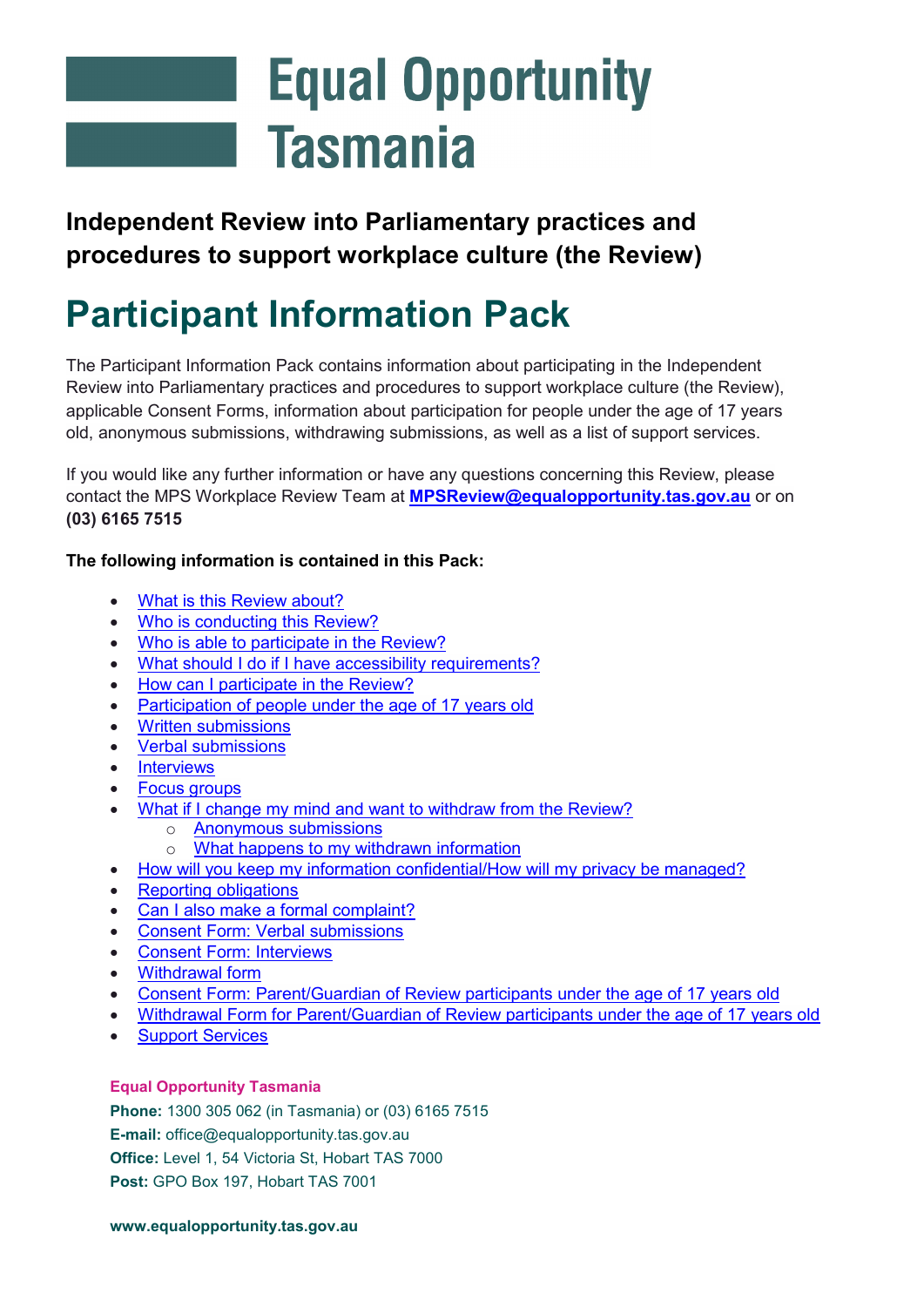### **Participant Information Sheet and Consent Forms**

### <span id="page-1-0"></span>**What is this Review about?**

Review participants are invited to participate in the [Independent Review into Parliamentary](https://equalopportunity.tas.gov.au/news_and_events/review-into-ministerial-and-parliamentary-practices-and-procedures2/)  [practices and procedures to support workplace culture](https://equalopportunity.tas.gov.au/news_and_events/review-into-ministerial-and-parliamentary-practices-and-procedures2/) (the Review) that the Anti-Discrimination Commissioner (the Commissioner) is conducting of the Tasmanian Ministerial and Parliamentary Services (MPS) workplace.

The Review involves gaining an understanding of:

- the nature and extent of workplace discrimination, sexual harassment and bullying within the Tasmanian Ministerial and Parliamentary Services workplace
- perceptions of workplace culture
- the impact of such behaviour on workers
- existing policies and complaint and report mechanisms available to workers

At the completion of the Review, the Commissioner will publish a report making recommendations about any changes that should be made to ensure a workplace free from discrimination, sexual harassment and bullying, and best practice policies and procedures to enable a safe and respectful workplace.

### <span id="page-1-1"></span>**Who is conducting this Review?**

The Review is being conducted by Tasmania's Anti-Discrimination Commissioner, Sarah Bolt. The Commissioner is an independent statutory officer. The work on the Review is being undertaken by the Tasmanian Ministerial and Parliamentary Services (MPS) Workplace Review team, working under the Commissioner's direction.

### <span id="page-1-2"></span>**Who is able to participate in the Review?**

Anybody who has worked in the Tasmanian Ministerial and Parliamentary Services workplace from 1 July 2019 to present.

This includes current and former:

- members of Tasmanian Parliament;
- people working in or for Parliament House;
- people working in or for electorate offices and Ministers' offices;
- contracted services including security, catering and cleaning staff; and
- volunteers, interns and students.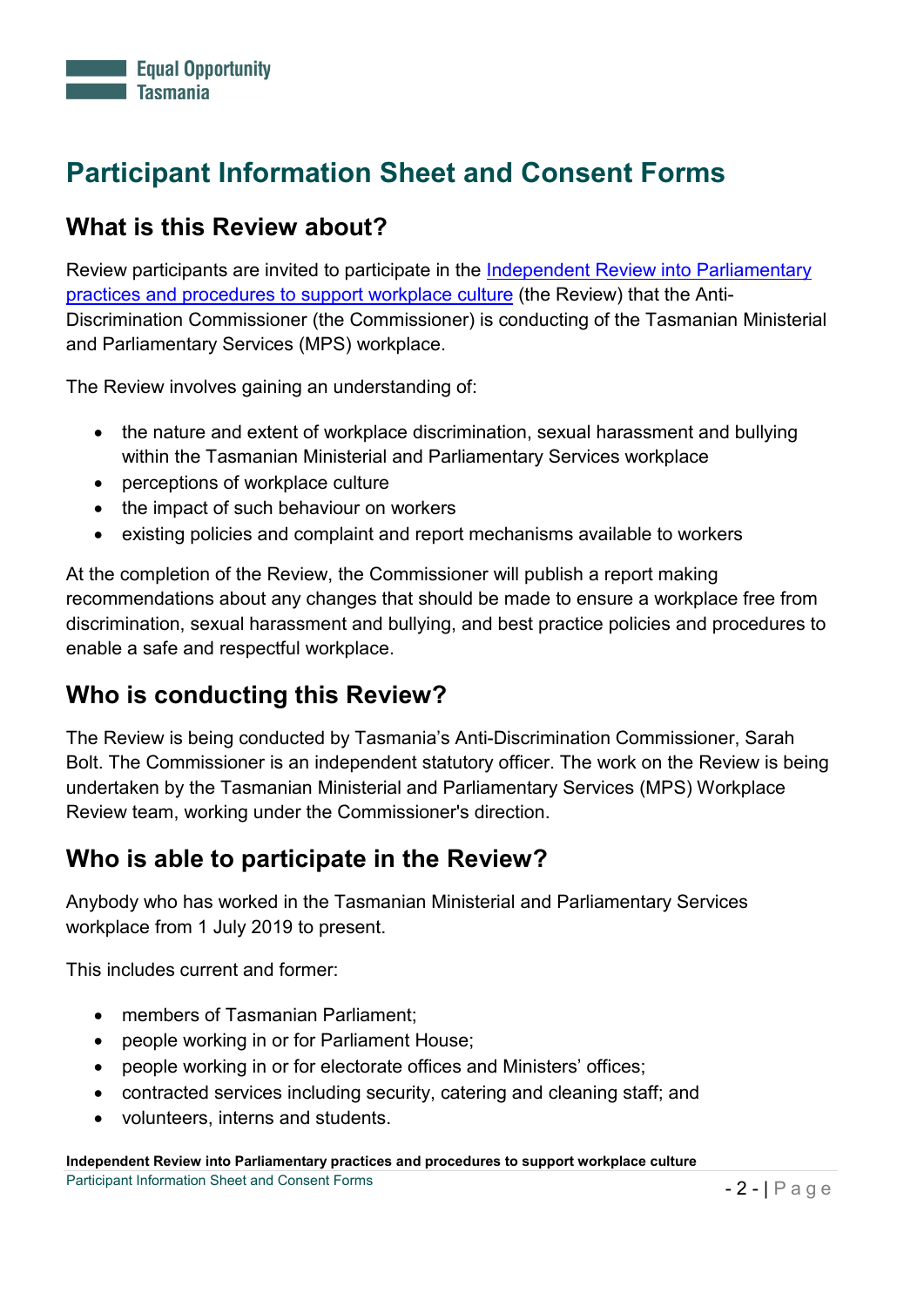

If you are not sure whether you are eligible to participate, contact the MPS Workplace Review Team on (03) 6165 7515 or [MPSReview@equalopportunity.tas.gov.au.](mailto:MPSReview@equalopportunity.tas.gov.au)

Involvement in the Review is **voluntary** and there are options for Review participants who want to contribute their information **anonymously**.

If you choose to participate and later decide you want to withdraw your consent, please see the information on pages  $\frac{7}{2}$  and  $\frac{12}{2}$  $\frac{12}{2}$  $\frac{12}{2}$  about how you can do this. Please note if you participate anonymously you may not be able to withdraw your information if it cannot be later identified.

There are also restrictions regarding the way that people under the age of 17 years old can participate [\(see below\)](#page-3-0).

### <span id="page-2-0"></span>**What should I do if I have accessibility requirements?**

If you need any help or changes made so you can participate in the Review, contact the MPS Workplace Review Team on (03) 6165 7515 or [MPSReview@equalopportunity.tas.gov.au.](mailto:MPSReview@equalopportunity.tas.gov.au)

### <span id="page-2-1"></span>**How can I participate in the Review?**

You can participate in the Review by:

- making a [written submission](#page-3-1) or [verbal submission,](#page-4-0) or
- participating in an online or in-person *interview*.

Submissions close **Friday 13 May 2022**.

Some Review participants may be contacted directly and invited to participate in a focus [group.](#page-6-0)

Regardless of whether or not you participated in the **Survey into Workplace Culture in the Tasmanian Ministerial and Parliamentary Services Workplace**, you can participate in this part of the Review.

It would be helpful if submissions could address some or all of the following:

- the nature and extent of workplace discrimination, sexual harassment and bullying within the Tasmanian Ministerial and Parliamentary Services workplace
- perceptions of workplace culture
- the impact of such behaviour on workers
- existing policies and complaint and report mechanisms available to workers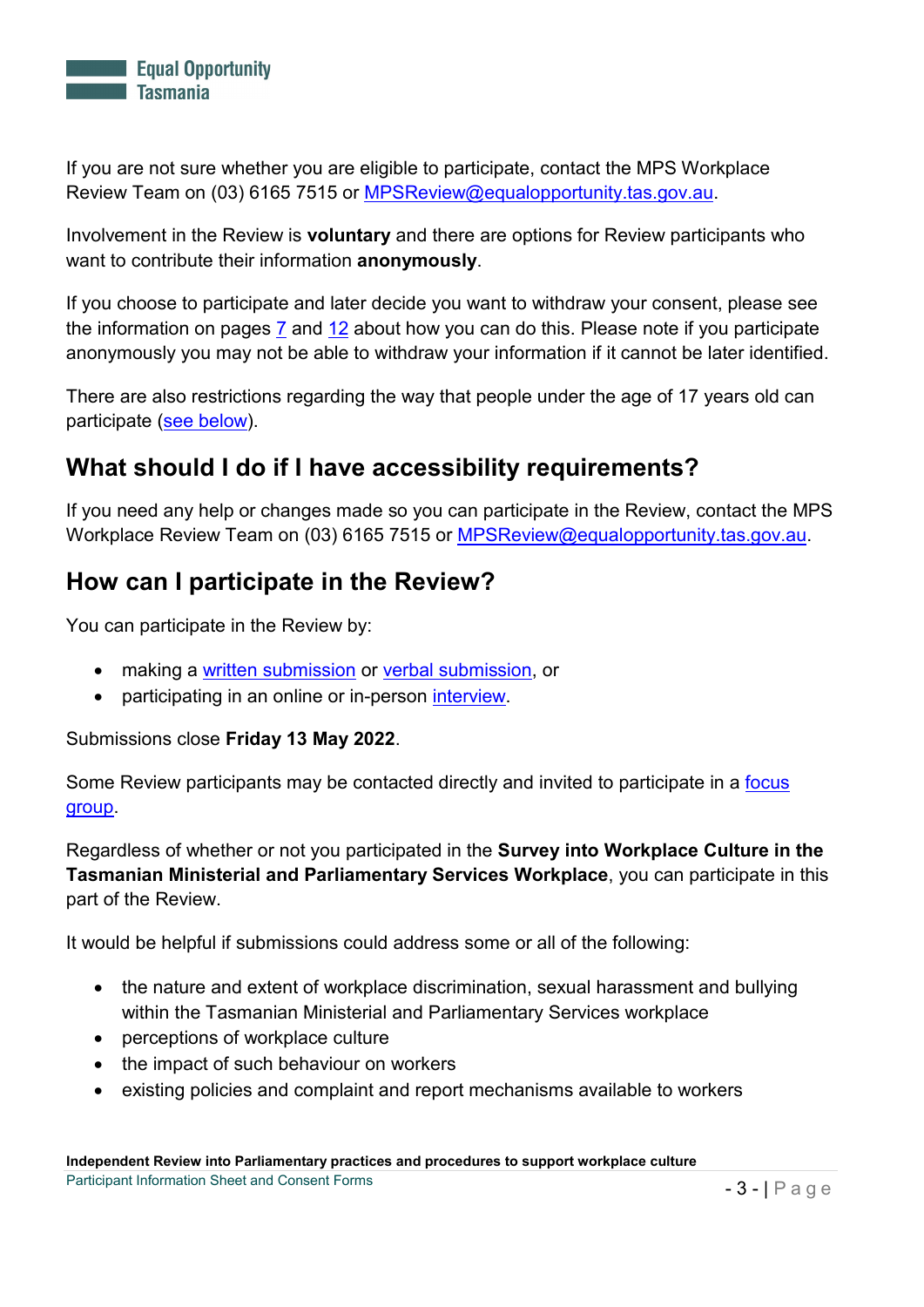

### **Participation of people under the age of 17 years old**

It is possible that people under the age of 17 years of age have worked or are currently working within the MPS workplace. The [Terms of Reference](https://equalopportunity.tas.gov.au/news_and_events/review-into-ministerial-and-parliamentary-practices-and-procedures2/mps-review-terms-of-reference) of the Review include people working in Parliament House, in whatever capacity. This includes work experience, internships, or paid work.

#### <span id="page-3-0"></span>**How can people under the age of 17 participate in the Review?**

People under the age of 17 years old can participate in the Review in three ways:

- Written submission
- Verbal submission (with parent/guardian present)
- Interview (with parent/guardian present)

For a person under the age of 17 years to participate, their parent/guardian **must** provide the Consent Form: Parent/Guardian of [Review participants under the age of 17](#page-12-0) years old.

This can be done by providing the form:

- as an attachment to a written submission; and/or
- before the commencement of a verbal submission/interview.

People under the age of 17 years old **cannot participate anonymously**, due to consent from their parents/guardians being required.

Notwithstanding this, their information will remain confidential and no identifying details will be published in reports, or any other publication related to the Review.

#### <span id="page-3-1"></span>**Written submissions**

You can use the [written submission information form](https://equalopportunity.tas.gov.au/news_and_events/review-into-ministerial-and-parliamentary-practices-and-procedures2/faq-6) to help write your submission. This document has a number of guiding questions about your experience in the MPS workplace.

If you do not want to use the form, you do not have to. You can write a submission in your own words. A written submission can be an email letter, photos, videos, copies of documents etc. It can also be provided jointly with other Review participants.

You can make your submission in any language. If it is not in English, we will be able to translate it.

You can choose to provide a written submission **anonymously**.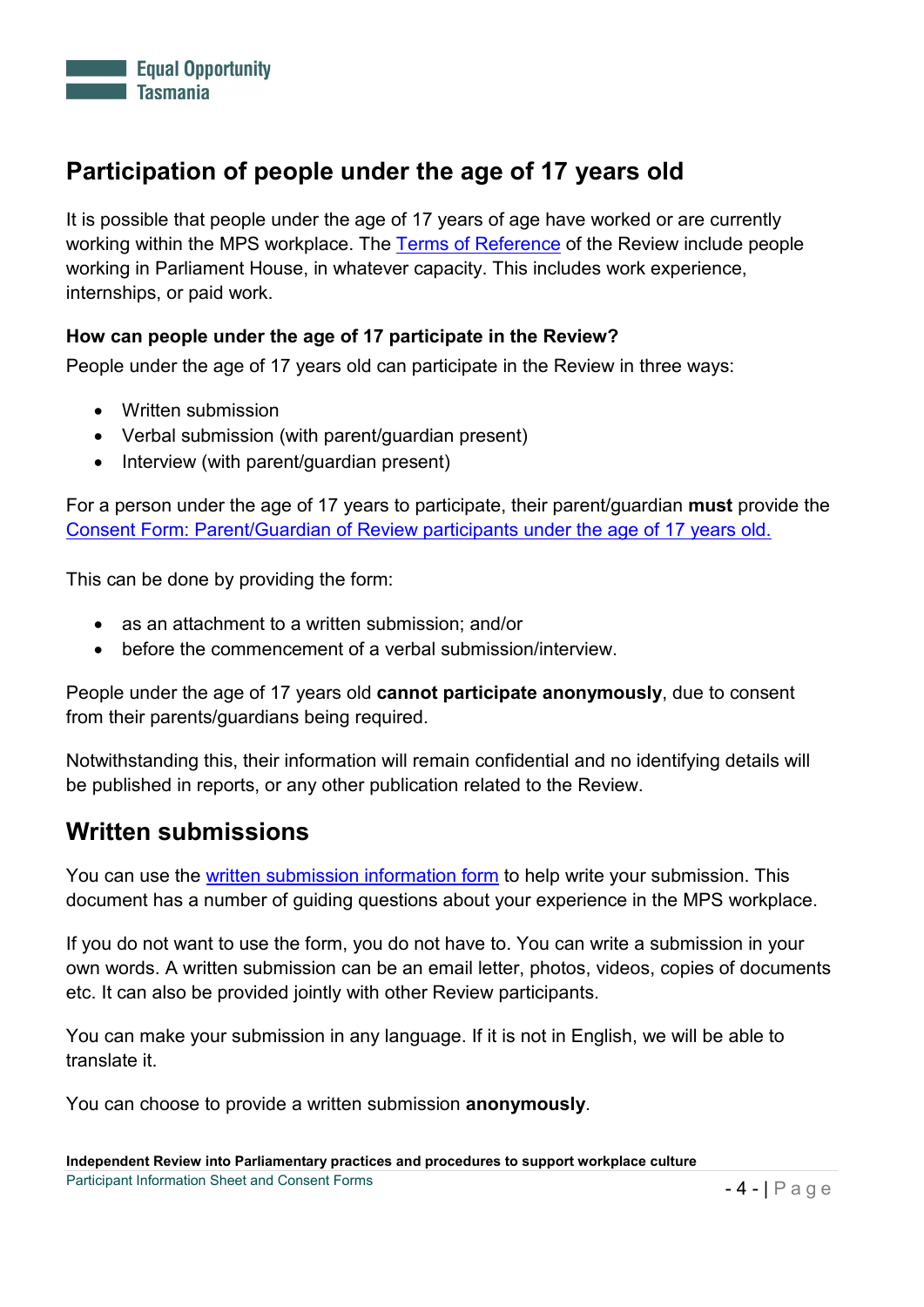

You do not need to provide written consent to participate by providing a written submission (unless you are under 17 years old). Implied consent is taken to have occurred by your intentional and voluntary provision of information. In any case, we ask that you review the consent form on page 11 to understand more about how your information will be used.

For information about how to withdraw a submission, please see [page 7.](#page-6-1)

You can send your submission via email or post:

**Email:**  [MPSReview@equalopportunity.tas.gov.au](mailto:MPSReview@equalopportunity.tas.gov.au)

**Post:** Equal Opportunity Tasmania (MPS Review) GPO Box 197 HOBART TAS 7001

#### <span id="page-4-0"></span>**Verbal submissions**

If you do not want to or are unable to write your submission or participate in an interview, you can choose to provide a verbal submission.

In a verbal submission, you tell us what you want to say and the Commissioner and a member of the MPS Workplace Review Team may follow up with some questions about your experience. A verbal submission involves you telling your story to the Commissioner and a member of the MPS Workplace Review team.

Your verbal submission will be recorded. We will transcribe your submission recording to ensure the record of the submission is accurate. All transcripts will be kept confidential. If you want one, you will be provided with a copy of the transcript.

If it can be facilitated, you can provide a verbal submission **anonymously**. You are welcome to have a support person present while you make a verbal submission.

To participate in the Review by giving a verbal submission you will need to give your consent before you commence giving your submission. For the consent form, see [page 10.](#page-9-0)

For information about how to withdraw a submission, please see [page 7.](#page-6-1)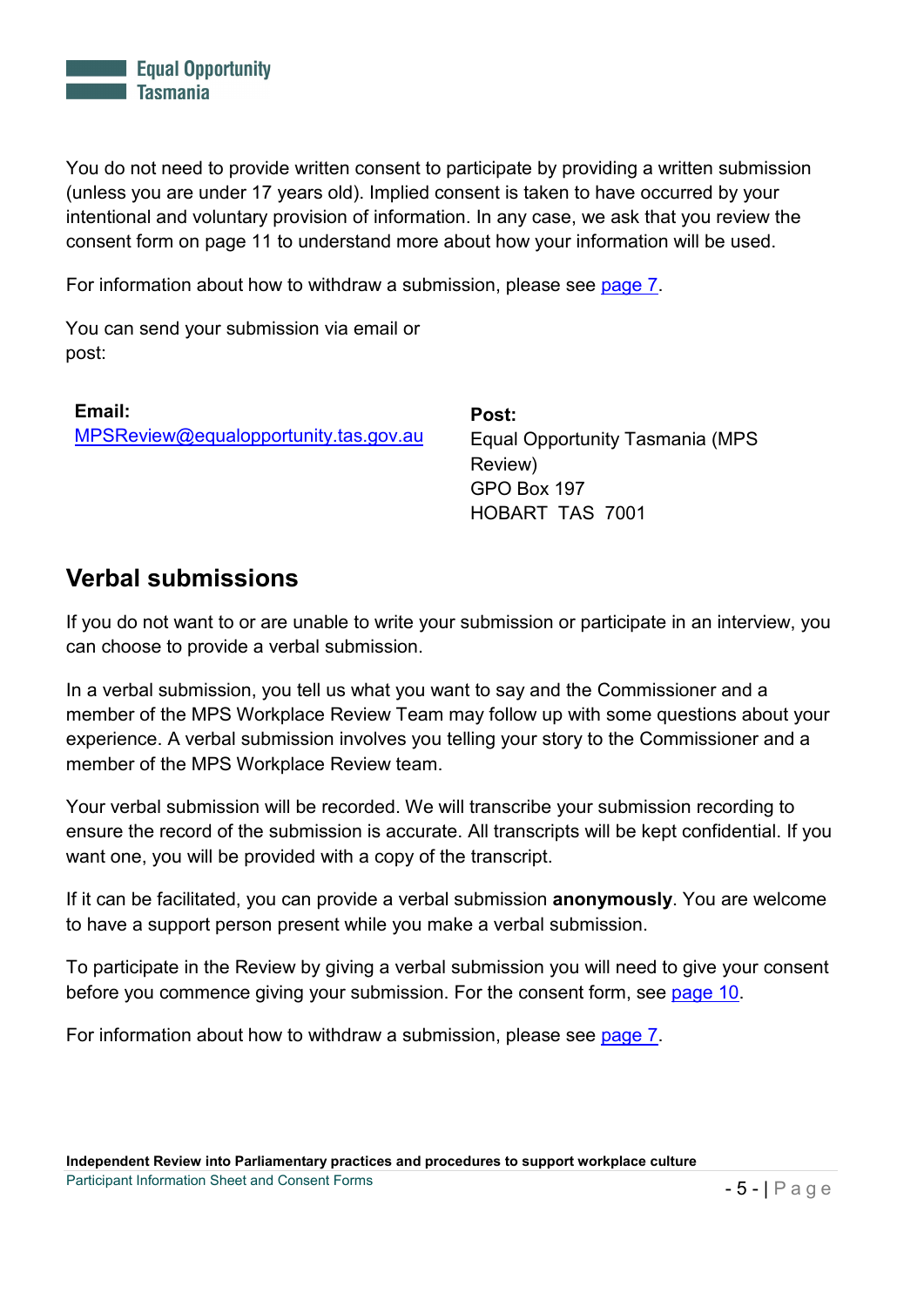

If you want to set up a time to provide your verbal submission contact the MPS Workplace Review Team on (03) 6165 7515 or [MPSReview@equalopportunity.tas.gov.au.](mailto:MPSReview@equalopportunity.tas.gov.au)

If you prefer to provide a verbal submission outside of business hours, this can be arranged.

#### <span id="page-5-0"></span>**Interviews**

An interview is a structured way of providing a verbal submission.

An interview will involve the Commissioner and a member of the MPS Workplace Review Team asking you a number of prepared questions within the scope of the [Terms of](https://equalopportunity.tas.gov.au/news_and_events/review-into-ministerial-and-parliamentary-practices-and-procedures2/mps-review-terms-of-reference)  [Reference for the Review](https://equalopportunity.tas.gov.au/news_and_events/review-into-ministerial-and-parliamentary-practices-and-procedures2/mps-review-terms-of-reference) and relevant to your workplace experience.

An interview will take approximately 40 – 60 minutes.

Your interview will be recorded. We will transcribe your interview recording to ensure the record of the interview is accurate. All transcripts will be kept confidential. If you want one, you will be provided with a copy of the transcript.

Due to the nature of interviews, they cannot be undertaken anonymously. You are welcome to have a support person present while you undertake an interview.

To participate in the Review by engaging in an interview you will need to give your consent before you commence giving your submission. For the consent form, see [page 11.](#page-10-0)

For information about how to withdraw information, please see [page 7.](#page-6-1)

We acknowledge that discussing workplace discrimination, sexual harassment and/or bullying can cause distress and discomfort. You can choose not to answer certain questions, skip questions, or stop participating in an interview at any time.

If you want to set up a time to undertake your interview contact the MPS Workplace Review Team on (03) 6165 7515 or [MPSReview@equalopportunity.tas.gov.au.](mailto:MPSReview@equalopportunity.tas.gov.au)

If you prefer to be interviewed outside of business hours, this can be arranged.

#### *What is the purpose of interviews?*

The information obtained by the Commissioner during interviews will assist the Commissioner to understand the MPS workplace culture from an individual and systemic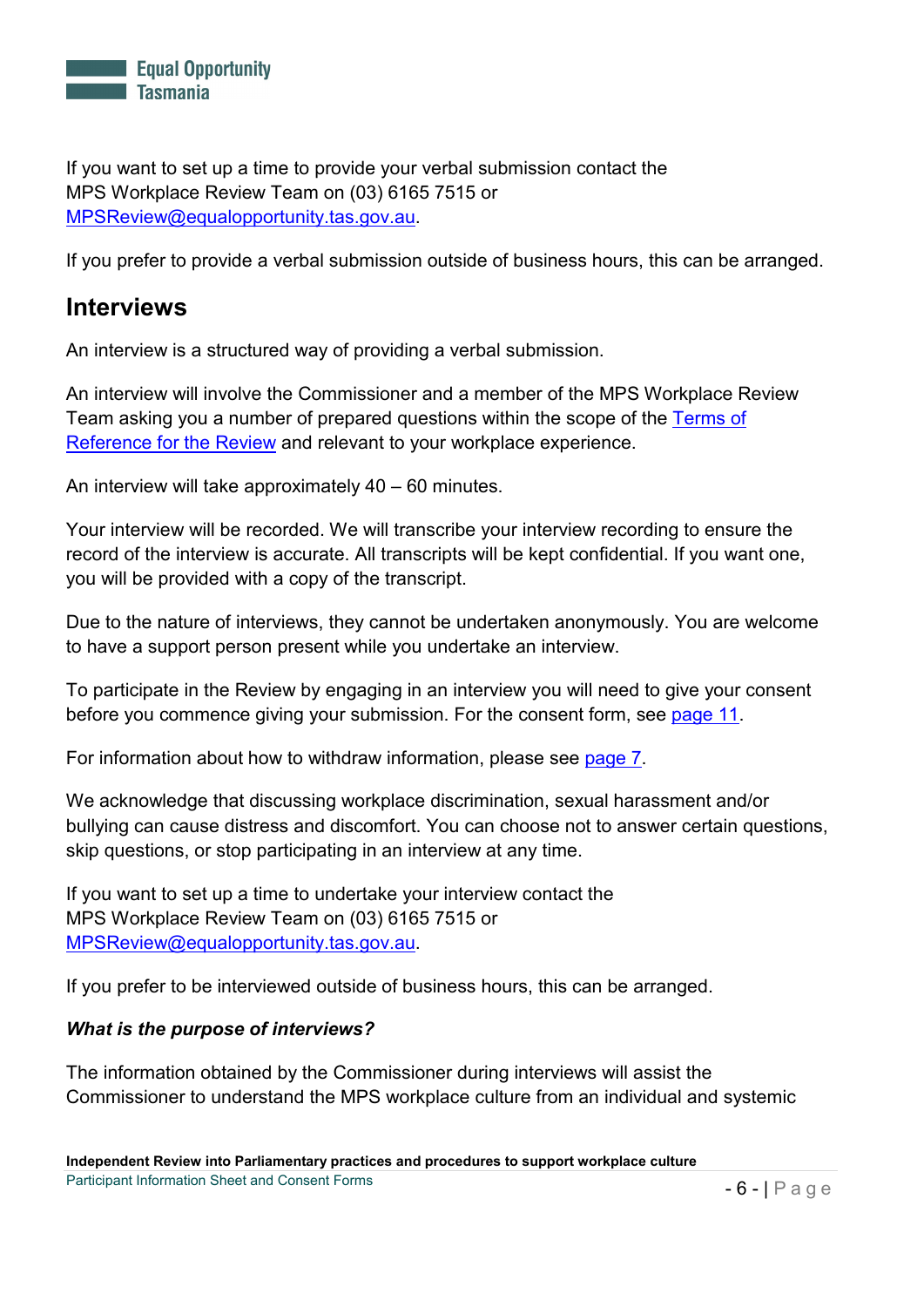

position. The information will be used to develop recommendations to ensure the MPS workplace is safe and respectful.

### <span id="page-6-0"></span>**Focus Groups**

A focus group is another way of providing a verbal submission.

If focus groups are formulated and scheduled, you will receive information inviting you to participate.

You do not have to participate. It is up to you whether you choose to do so. Participation in any element of the Review is voluntary.

### <span id="page-6-1"></span>**What if I change my mind and want to withdraw from the Review after I have participated?**

Participation in the Review is voluntary. After participation, you have the option to change your mind and withdraw your information. The latest date you can do this is **1 July 2022**.

If you have **not** participated anonymously and you change your mind, you can withdraw your consent by filling in the Withdrawal Form [\(page 15\)](#page-11-0) and providing that completed Withdrawal Form to the MPS Workplace Review Team at [MPSReview@equalopportunity.tas.gov.au.](mailto:MPSReview@equalopportunity.tas.gov.au)

#### <span id="page-6-2"></span>*Anonymous submissions*

If you have participated in the Review anonymously, please contact the MPS Workplace Review team to discuss withdrawing.

Please note that if you make your written submission anonymously, there is no guarantee that the information will later able to be identified and withdrawn, due to the necessity of keeping other anonymous submissions secure and confidential.

All possible steps will be taken to confirm the information you provided, so that the information can be removed. Your ability to withdraw if you have participated anonymously is limited by the MPS Workplace Review Team's capacity to identify the information you provided, while ensuring confidentiality and security.

#### <span id="page-6-3"></span>*What happens to my withdrawn information?*

When your withdrawal from the Review is confirmed, the MPS Workplace Review Team will remove any information provided by you.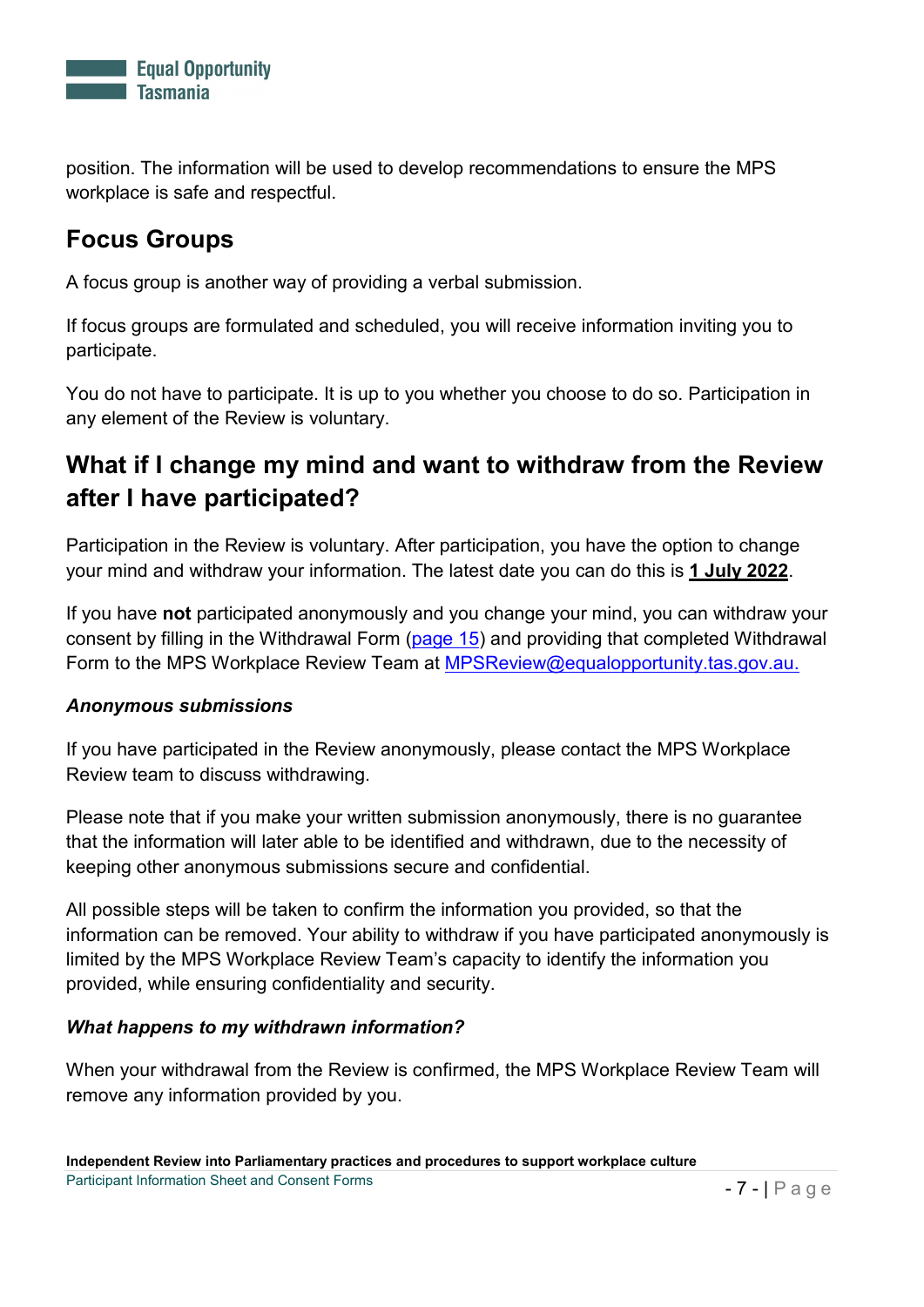

Withdrawal will not affect your relationship with the MPS Workplace Review Team, the Anti-Discrimination Commissioner or Equal Opportunity Tasmania.

#### <span id="page-7-0"></span>*How will you keep my information confidential? How will my privacy be managed?*

By giving your consent, you agree to the collection and use of your information for the purposes of the Review.

No identifying details will be published in reports, or any other publication related to the Review.

At the completion of the Review, a report will be produced. This report will contain findings and recommendations in line with the [Terms of Reference for the Review.](https://equalopportunity.tas.gov.au/news_and_events/review-into-ministerial-and-parliamentary-practices-and-procedures2/mps-review-terms-of-reference) Any documents and materials published on Equal Opportunity Tasmania's website are done so under a Creative Commons licence where the contents are able to be accessed freely and used for other purposes.

Equal Opportunity Tasmania will keep your name and personal information confidential. Your personal information will only be used to allow us to contact you in relation to your participation in the Review.

Only a small number of staff working on the Review have access to names and contact details of individuals participating in the Review.

We will collect and store all personal information in accordance with the personal information protection principles in the *[Personal Information Protection Act 2004](https://www.legislation.tas.gov.au/view/html/inforce/current/act-2004-046)* (Tas), and the *[Archives](https://www.legislation.tas.gov.au/view/html/inforce/current/act-1983-076#GS16A@EN)  [Act 1983](https://www.legislation.tas.gov.au/view/html/inforce/current/act-1983-076#GS16A@EN)* (Tas).

Once the Review is finished, documents we receive from you and documents that we create for the Review will be archived. These documents will not be accessible by the public for 75 years.

The Anti-Discrimination Commissioner, in conducting the Review, is not subject to the *[Right](https://www.legislation.tas.gov.au/view/html/inforce/current/act-2009-070#GS6@EN)  [to Information Act 2009](https://www.legislation.tas.gov.au/view/html/inforce/current/act-2009-070#GS6@EN)* (Tas). People will not be able to access information you provide by making a right to information application.

#### <span id="page-7-1"></span>*Reporting obligations*

The Commissioner and MPS Workplace Review Team are not mandatory reporters. This means there is no requirement under the *[Children Young Persons and Their Families Act](https://www.legislation.tas.gov.au/view/html/inforce/current/act-1997-028)  [1997](https://www.legislation.tas.gov.au/view/html/inforce/current/act-1997-028)* (Tas) (CYPFA) for them to report suspected cases of child abuse and neglect to a government authority.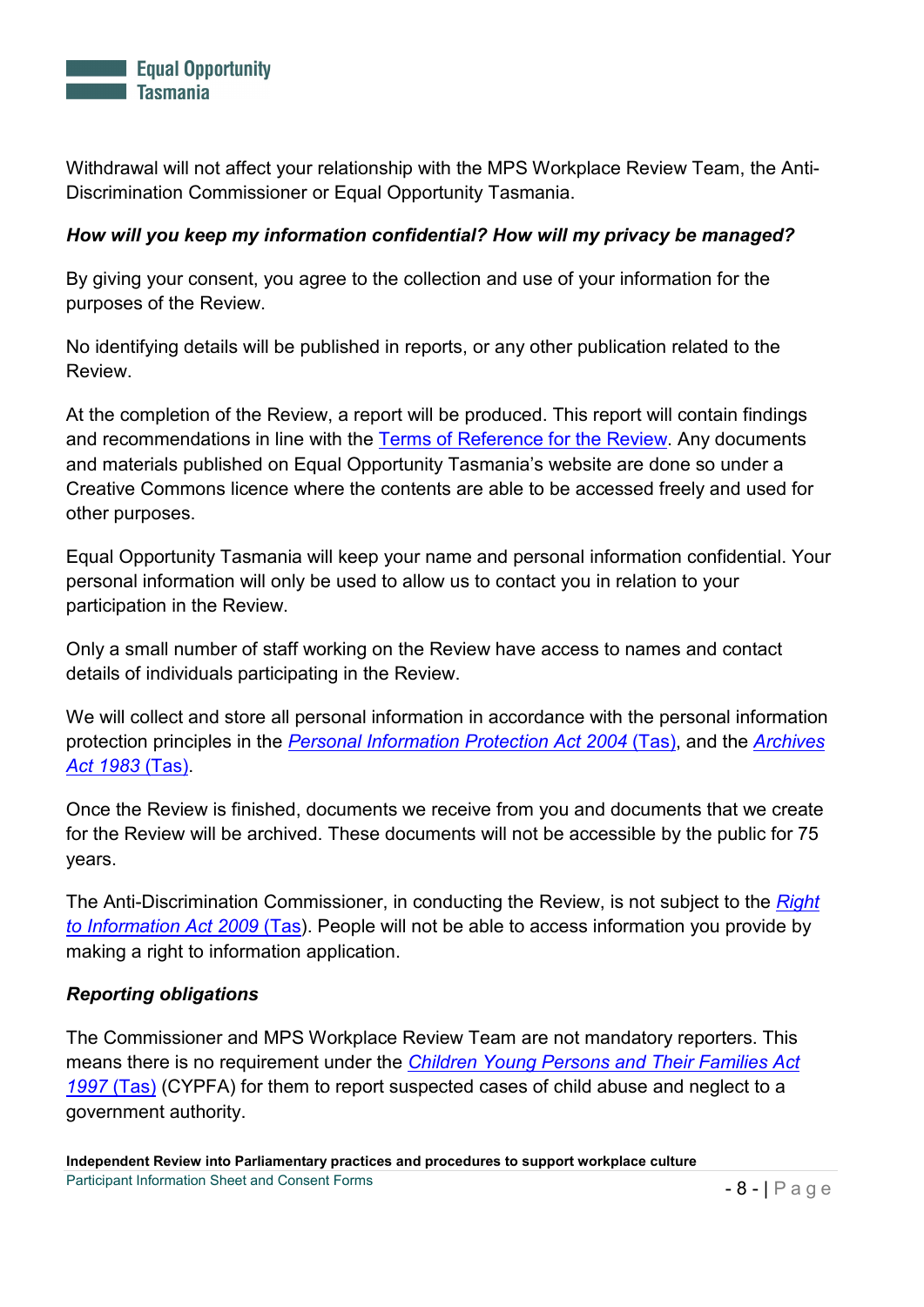

However, if in the course of receiving submissions or conducting interviews, the Commissioner or member of the MPS Workplace Review Team receives information that makes them believe or suspect on reasonable grounds that a child is suffering, has suffered or is likely to suffer abuse or neglect, they have a responsibility to take steps to prevent the occurrence or further occurrence of the abuse or neglect (see s 13 of CYPFA). These steps may involve a report being made to relevant authorities.

### <span id="page-8-0"></span>**Can I also make a formal complaint?**

Participating in the Review does not constitute making a formal complaint under the *[Anti-](https://www.legislation.tas.gov.au/view/html/inforce/current/act-1998-046)[Discrimination Act 1998](https://www.legislation.tas.gov.au/view/html/inforce/current/act-1998-046)* (Tas). The Review will not make any findings about your personal experience of discrimination, sexual harassment and/or bullying.

If you want to make a formal complaint, this is separate to the Review. [Equal Opportunity](https://equalopportunity.tas.gov.au/)  [Tasmania](https://equalopportunity.tas.gov.au/) can provide you with information about how to make a formal complaint.

If you make a formal complaint, the information you provide in relation to that will not be used for the Review. Any information you provide for the Review will not be used as evidence if you make a formal complaint.

To find out how to make a formal complaint, contact Equal Opportunity Tasmania on (03) 6165 7515 or [complaints@equalopportunity.tas.gov.au,](mailto:complaints@equalopportunity.tas.gov.au) or visit [www.equalopportunity.tas.gov.au/complaints.](http://www.equalopportunity.tas.gov.au/complaints)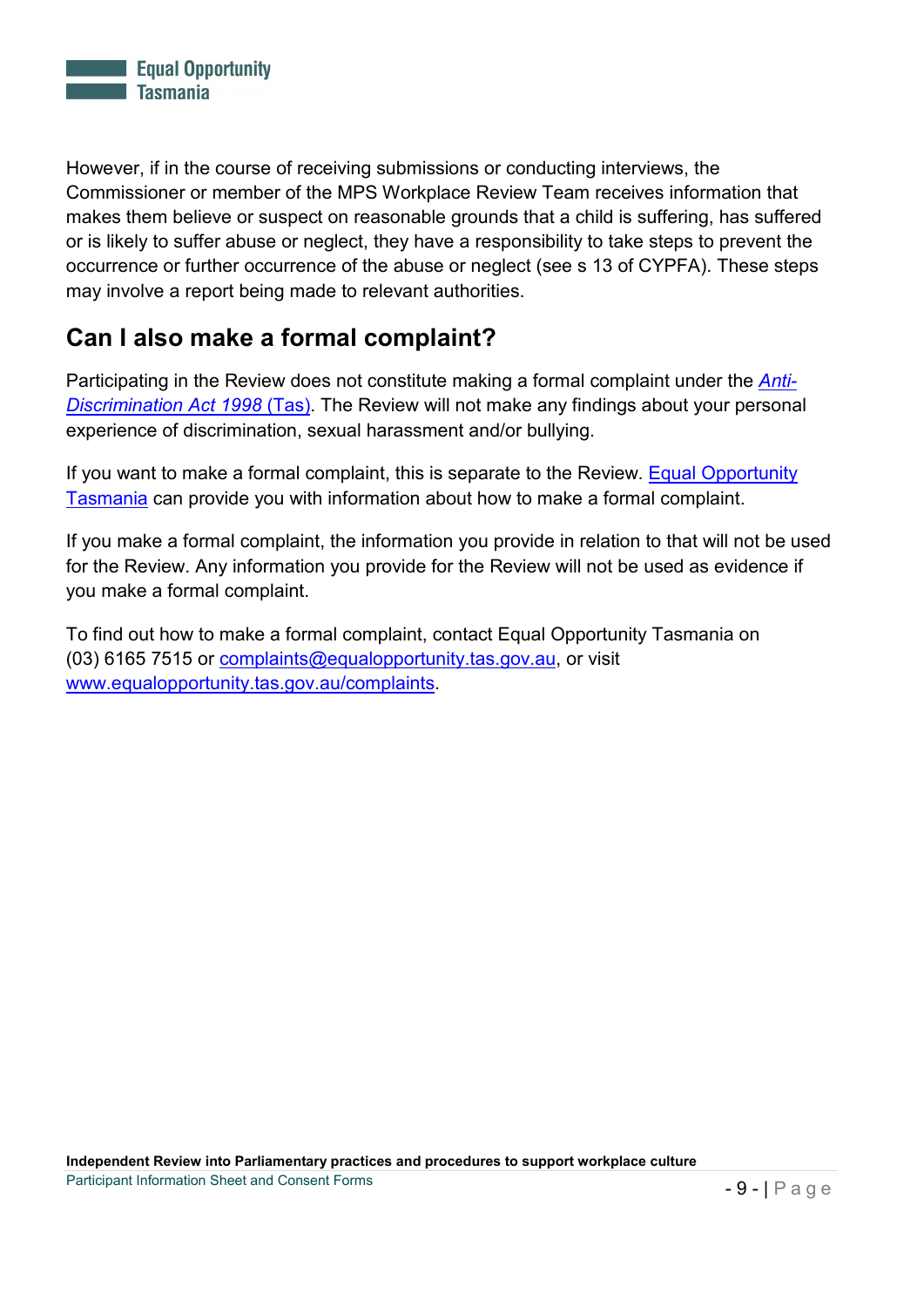

#### <span id="page-9-0"></span>**Verbal Submission Consent Form**

### **I consent to participate in the Review by way of a verbal submission:**

- $\Box$  I understand I am being asked to provide consent to participate in this Review.
- $\Box$  I understand I am free to withdraw my participation at any stage and my withdrawal will not affect my relationship with the MPS Workplace Review Team, the Anti-Discrimination Commissioner or Equal Opportunity Tasmania.
- $\Box$  I have read the included information, or someone has read it to me in a language that I understand.
- $\Box$  I understand that the MPS Workplace Review Team and/or Anti-Discrimination Commissioner (the Commissioner) are receiving information from me as part of the verbal submission.
- $\Box$  I understand that the information collected about me will be used for purposes relating to this Review only.
- $\Box$  I understand that what I say during a verbal submission may be referred to, quoted or used by the Commissioner for the purposes of the Review, but that information will not be attributed to me or identify me. If information shared by me is included in public resources developed by the Commissioner in connection with the Review, these will be published under a Creative Commons license and the contents of the public resources will be able to be used for other purposes.
- I understand that the MPS Workplace Review team will record the verbal submission and I agree to be recorded for this purpose.
- $\Box$  I understand that I can at any point request that the MPS Workplace Review team not record the verbal submission.
- $\Box$  I have had an opportunity to ask questions and I am satisfied with the answers I have received.
- $\Box$  I understand that the results of the Review will be available on Equal Opportunity Tasmania's website.

| Name:          |   |
|----------------|---|
| Signature:     |   |
| Date and Time: | ٠ |
| Phone:         |   |
| Email:         |   |

**Independent Review into Parliamentary practices and procedures to support workplace culture** Participant Information Sheet and Consent Forms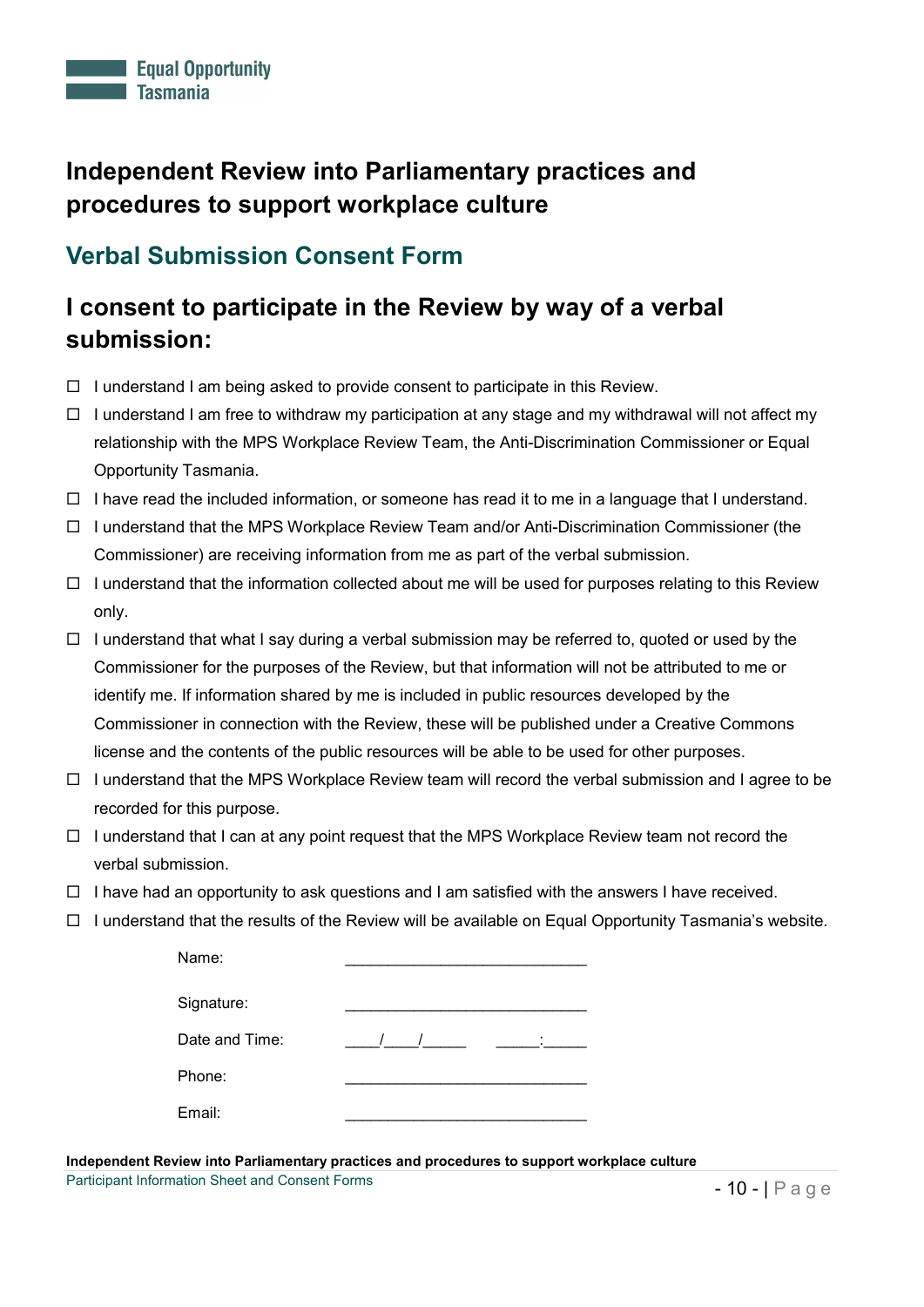#### <span id="page-10-0"></span>**Interview Consent Form**

#### **I consent to participate in the Review by way of an interview:**

- $\Box$  I understand I am being asked to provide consent to participate in this Review.
- $\Box$  I understand I am free to withdraw my participation at any stage and my withdrawal will not affect my relationship with the MPS Workplace Review Team, the Anti-Discrimination Commissioner or Equal Opportunity Tasmania.
- $\Box$  I have read the included information, or someone has read it to me in a language that I understand.
- $\Box$  I understand that the MPS Workplace Review Team and/or Anti-Discrimination Commissioner (the Commissioner) are conducting the interviews.
- $\Box$  I understand that the information collected about me will be used for purposes relating to this Review only.
- $\Box$  I understand that what I write or say during an interview may be referred to, quoted or used by the Commissioner for the purposes of the Review, but that information will not be attributed to me or identify me. If information shared by me is included in public resources developed by the Commissioner in connection with the Review, these will be published under a Creative Commons license and the contents of the public resources will be able to be used for other purposes.
- $\Box$  I understand that the MPS Workplace Review team will record the interviews and I agree to be recorded for this purpose.
- $\Box$  I understand that I can at any point request that the MPS Workplace Review team not record the interview.
- $\Box$  I have had an opportunity to ask questions and I am satisfied with the answers I have received.
- $\Box$  I understand that the results of the Review will be made available on Equal Opportunity Tasmania's website.

| Name:          |   |
|----------------|---|
| Signature:     |   |
| Date and Time: | ٠ |
| Phone:         |   |
| Email:         |   |

**Independent Review into Parliamentary practices and procedures to support workplace culture** Participant Information Sheet and Consent Forms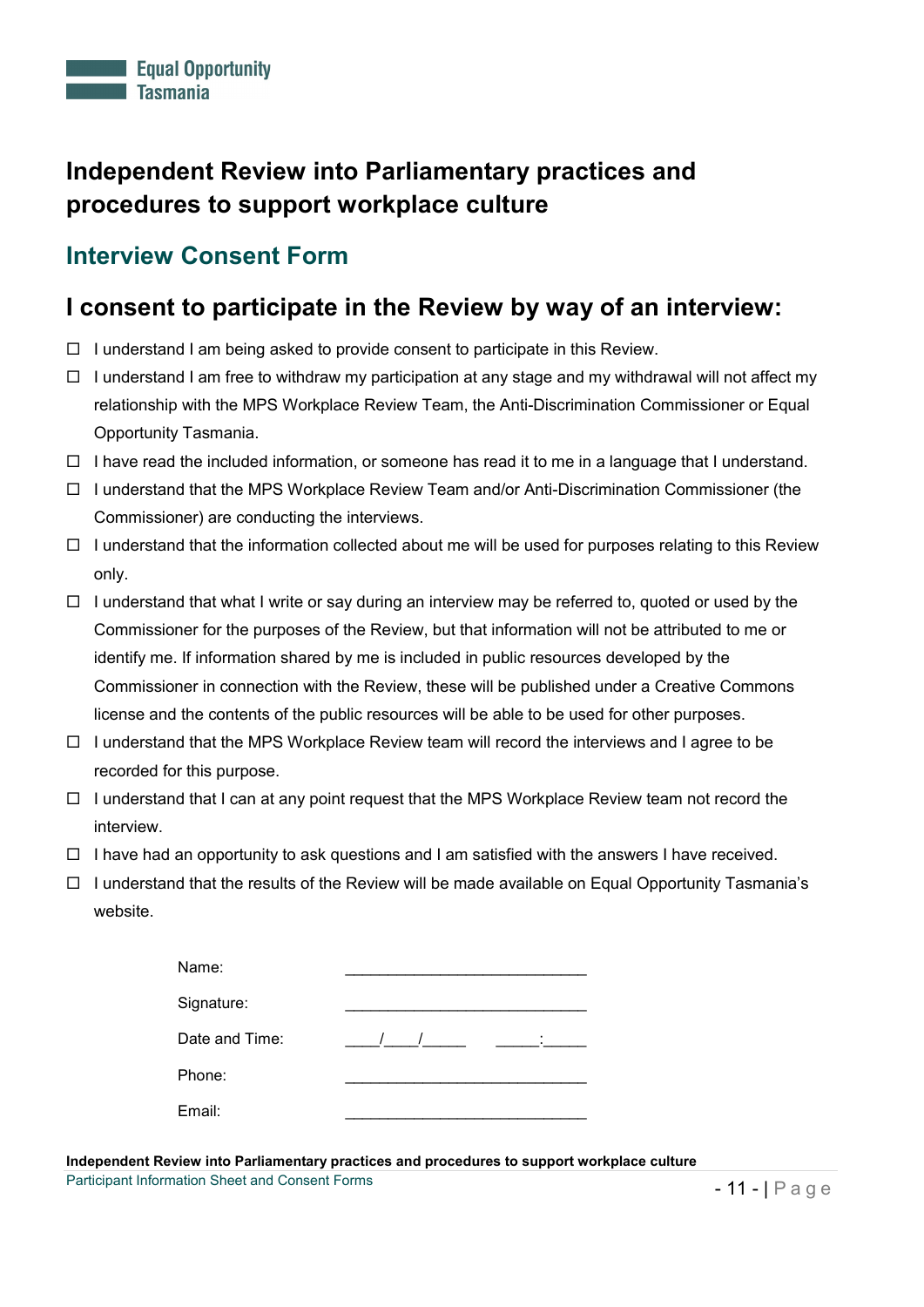

#### <span id="page-11-0"></span>**Withdrawal Form**

#### **I do not want to take part any more**

I am signing this form because I have changed my mind. I do not want to take part in the Review anymore and I do not want my information to be used as part of the Review.

I understand that withdrawing my consent to participate in the Review will not affect my relationship with the MPS Workplace Review Team, the Anti-Discrimination Commissioner or Equal Opportunity Tasmania.

My signature:

Date: \_\_\_\_\_\_\_\_\_\_\_\_\_\_\_\_\_\_\_\_\_\_\_\_\_\_

**In order for your information to be withdrawn, you must submit this completed form by 1 July 2022.**

**Please send this form to the MPS Workplace Review Team at**  [MPSReview@equalopportunity.tas.gov.au.](mailto:MPSReview@equalopportunity.tas.gov.au)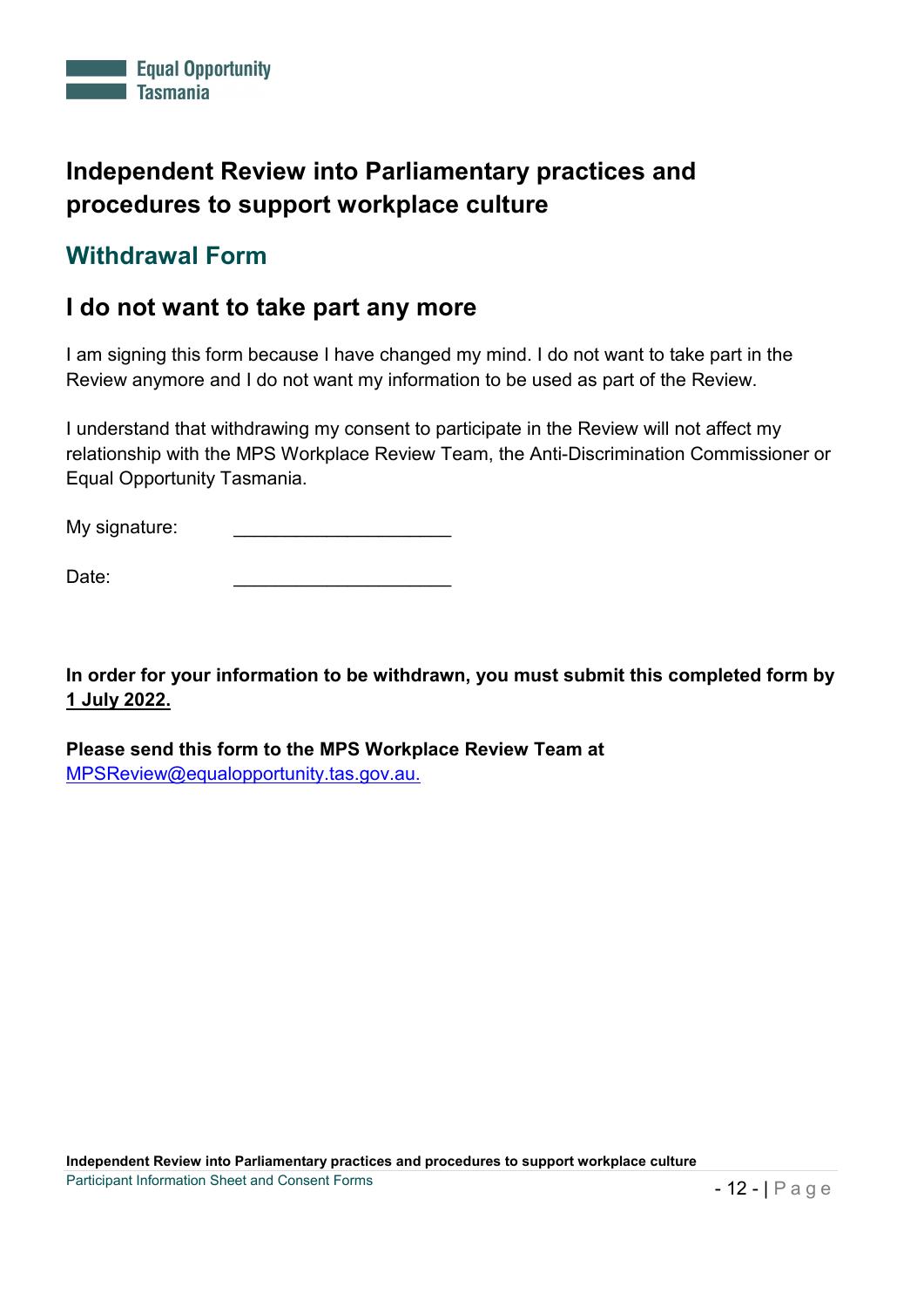### <span id="page-12-0"></span>**Consent Form: Parent/Guardian of Review participants under the age of 17 years old**

Review participants who are under the age of 17 years old **must** provide this completed consent form by their parent/guardian in order to participate in the Review.

I have legal responsibility for **Example 20** and I am legally competent to give consent to their participation in the Review. I consent to them participating in the Review by:

- □ Written submission
- □ Verbal submission
- $\Box$  Interview

#### **I consent to \_\_\_\_\_\_\_\_\_\_\_\_\_\_\_\_\_\_\_\_\_ participating in the Review:**

- $\Box$  I understand I am free to withdraw my child's participation at any stage and my withdrawal will not affect my, or my child's, relationship with the MPS Workplace Review Team, the Anti-Discrimination Commissioner or Equal Opportunity Tasmania.
- $\Box$  I have read the included information, or someone has read it to me in a language that I understand.
- $\Box$  I have discussed participation in the Review with my child and they are willing to participate.
- $\Box$  I understand that the MPS Workplace Review Team and/or Anti-Discrimination Commissioner (the Commissioner) are receiving information from my child as part of their written/verbal submission and/or interview.
- $\Box$  I understand that the information collected about my child will be used for purposes relating to this Review only.
- $\Box$  I understand that what my child says during the course of providing a written or verbal submission and/or interview may be referred to, quoted or used by the Commissioner for the purposes of the Review, but that information will not be attributed to my child, or identify my child. If information shared by my child is included in public resources developed by the Commissioner in connection with the Review, these will be published under a Creative Commons license and the contents of the public resources will be able to be used for other purposes.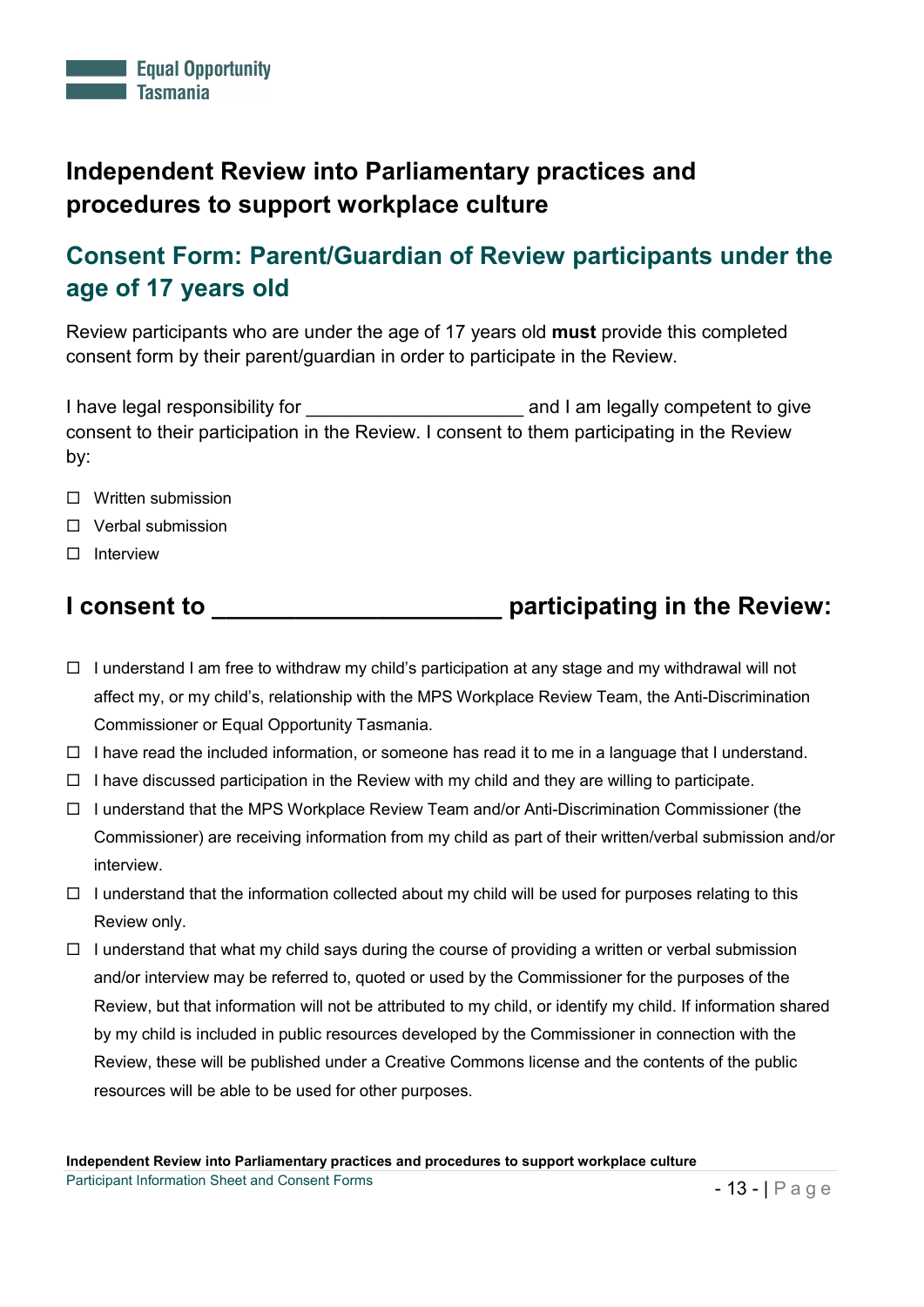#### **Equal Opportunity Tasmania**

- $\Box$  (If applicable) I understand that the MPS Workplace Review team will record the verbal submission/interview and I agree for my child to be recorded for this purpose.
- $\Box$  I understand that I can at any point request that the MPS Workplace Review team not record the verbal submission/interview.
- $\Box$  I understand that if my child gives information that indicates that another child may be at risk at harm, the Commissioner may choose to report this information to the relevant authorities.
- $\Box$  I have had an opportunity to ask questions and I am satisfied with the answers I have received.
- I understand that the results of the Review will be available on Equal Opportunity Tasmania's website.

| Name:          |   |
|----------------|---|
|                |   |
| Signature:     |   |
|                |   |
| Date and Time: | ٠ |
| Phone:         |   |
|                |   |
| Email:         |   |
|                |   |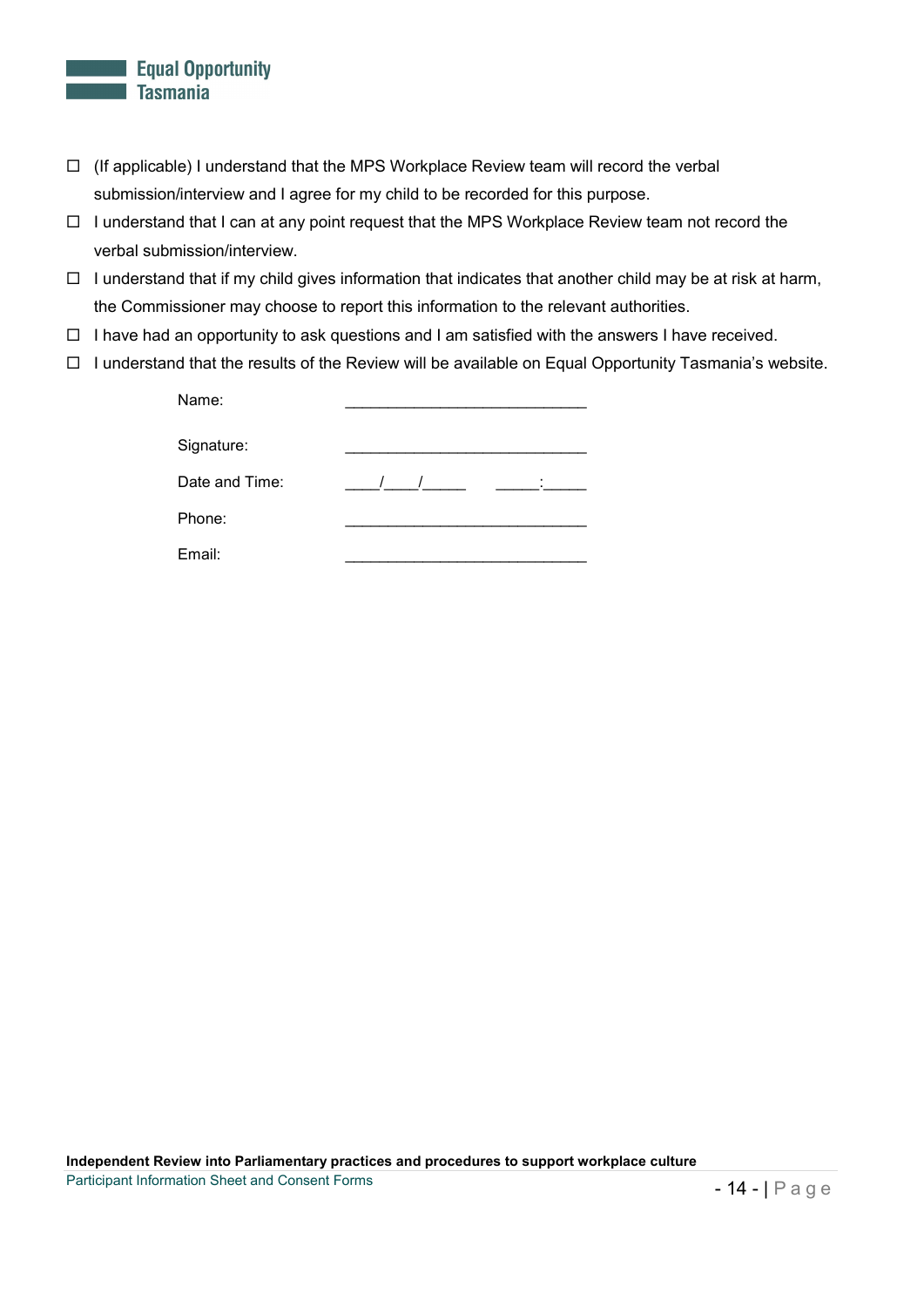

### <span id="page-14-0"></span>**Withdrawal Form for Parent/Guardian of Review participants under the age of 17 years old**

#### **I do not want my child to take part any more**

I am signing this form because I have changed my mind. I do not want my child to take part in the Review anymore and I do not want my child's information to be used as part of the Review.

I understand that withdrawing my consent for my child to participate in the Review will not affect my, or my child's, relationship with the MPS Workplace Review Team, the Anti-Discrimination Commissioner or Equal Opportunity Tasmania.

My signature:

| Date: |  |
|-------|--|
|       |  |

**In order for your child's information to be withdrawn, you must submit this completed form by 1 July 2022.**

**Please send this form to the MPS Workplace Review Team at**  [MPSReview@equalopportunity.tas.gov.au.](mailto:MPSReview@equalopportunity.tas.gov.au)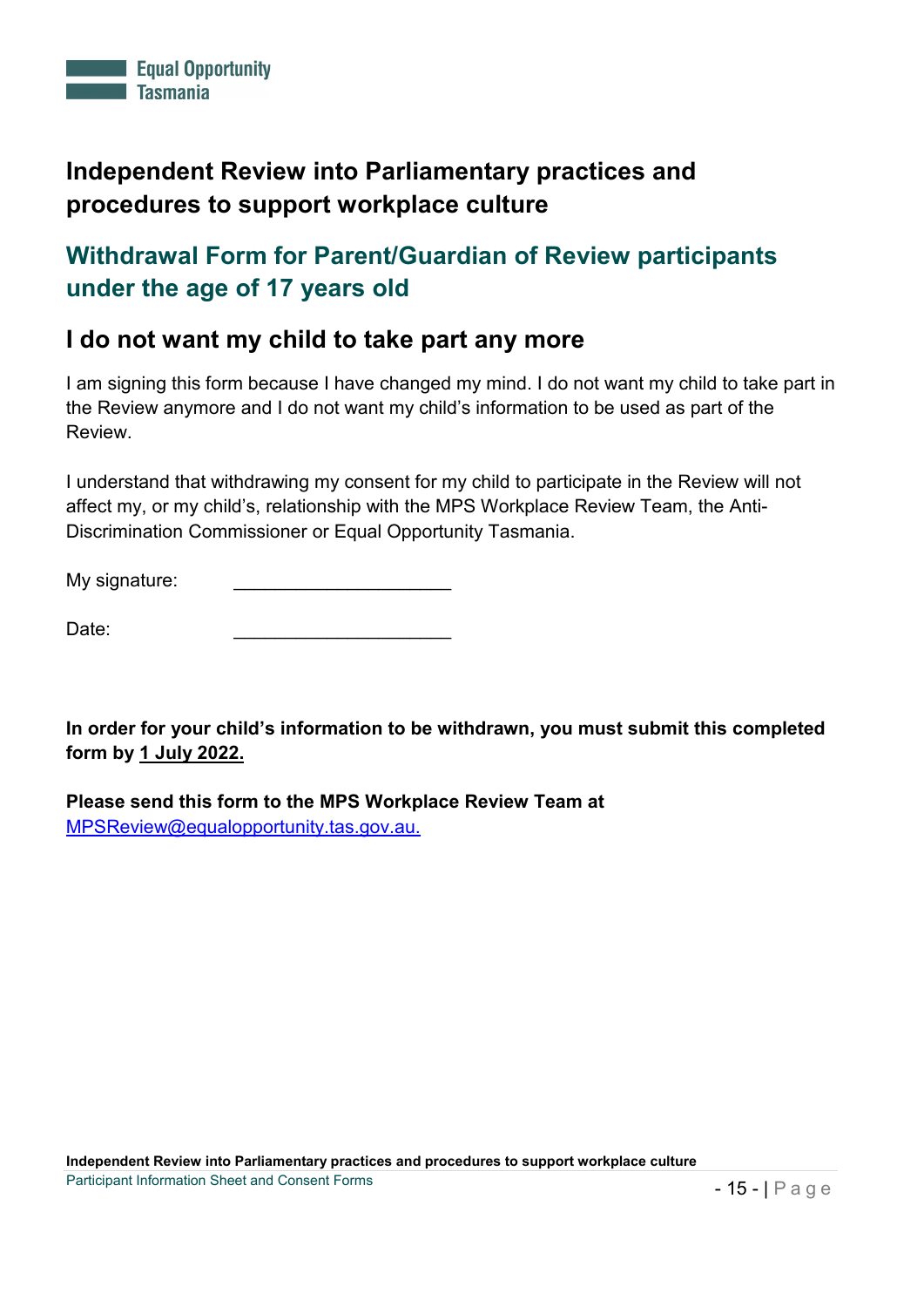

### <span id="page-15-0"></span>**Support Services**

If you feel unsafe now, phone 000.

You can contact [Tasmania Police](https://www.police.tas.gov.au/) if you experience any discrimination, sexual harassment or bullying that involves criminal conduct.

If you think the conduct you have experienced breaches the *Anti-Discrimination Act 1998* (Tas) you may be able to make a complaint to Equal Opportunity Tasmania. For more information visit: [www.equalopportunity.tas.gov.au/complaints](http://www.equalopportunity.tas.gov.au/complaints)

#### **Sexual assault support services:**

If you have experienced sexual assault or sexual harassment and feel you would like to speak to someone for support or information, 1800RESPECT (Phone: 1800 737 732) can provide counselling 24-hours a day, 7 days a week. Website:<https://www.1800respect.org.au/>

**Sexual Assault Support Service (SASS)**

Free and confidential support service. 1800 697 877 [www.sass.org.au](http://www.sass.org.au/)

#### **Laurel House** Ph: (24/7): 1800 697 877 Website: [www.laurelhouse.org.au](http://www.laurelhouse.org.au/)

#### **Mental health support services:**

#### **Lifeline**

24-hour crisis support and suicide prevention. Ph: 13 11 14 Website: <https://www.lifeline.org.au/>

**[Beyondblue](http://www.beyondblue.org.au/)** Mental health support. Ph: 1300 224 636 Website:<http://www.beyondblue.org.au/>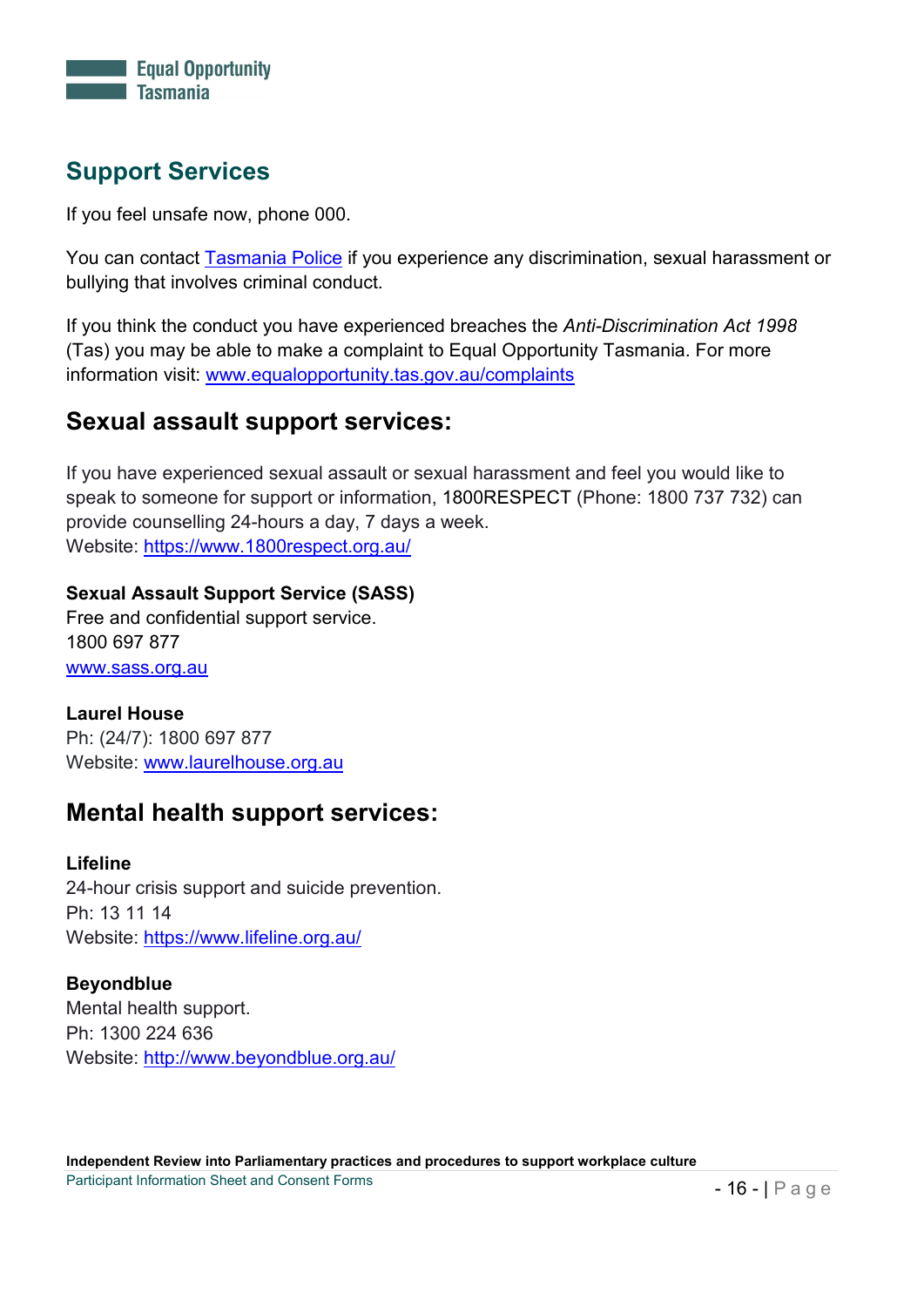

**[Headspace](https://headspace.org.au/)** Supports young people aged between 12 and 25 years of age. Ph: 1800 650890 Website:<https://headspace.org.au/>

**[Kid's Helpline](https://kidshelpline.com.au/)** Counselling service for those aged between 5 and 25 years of age. Ph: 1800 55 1800 Website:<https://kidshelpline.com.au/>

**[Suicide Call Back Service](https://www.suicidecallbackservice.org.au/)** Ph: 1300 659 467 Website:<https://www.suicidecallbackservice.org.au/>

### **Bullying support services and information:**

#### **Human Resources (for Department of Premier and Cabinet staff)**

(03) 6232 7895 [HR@dpac.tas.gov.au](mailto:HR@dpac.tas.gov.au)

#### **Converge International - Employee Assistance Provider (for State Service employees)**

The EAP provider will strictly adhere to confidentiality at all times. 1300 687 327 [eap@convergeintl.com.au](mailto:eap@convergeintl.com.au)

#### **[Fair Work Commission](https://www.fwc.gov.au/disputes-at-work/anti-bullying/where-to-get-help-about-bullying)**

Information and services that can assist with bullying at work if incident is not covered by the national anti-bullying laws. Ph: 1300 799 675 Website: [https://www.fwc.gov.au/disputes-at-work/anti-bullying/where-to-get-help-about](https://www.fwc.gov.au/disputes-at-work/anti-bullying/where-to-get-help-about-bullying)[bullying](https://www.fwc.gov.au/disputes-at-work/anti-bullying/where-to-get-help-about-bullying)

#### **[Fair Work Ombudsman](https://www.fairwork.gov.au/employee-entitlements/bullying-and-harassment)**

Information about bullying and harassment in the workplace and where to seek help. Website:<https://www.fairwork.gov.au/employee-entitlements/bullying-and-harassment>

#### **Office of the eSafety Commissioner**

Information regarding cyberbullying and online abuse. Website:<https://www.esafety.gov.au/key-issues/cyberbullying>